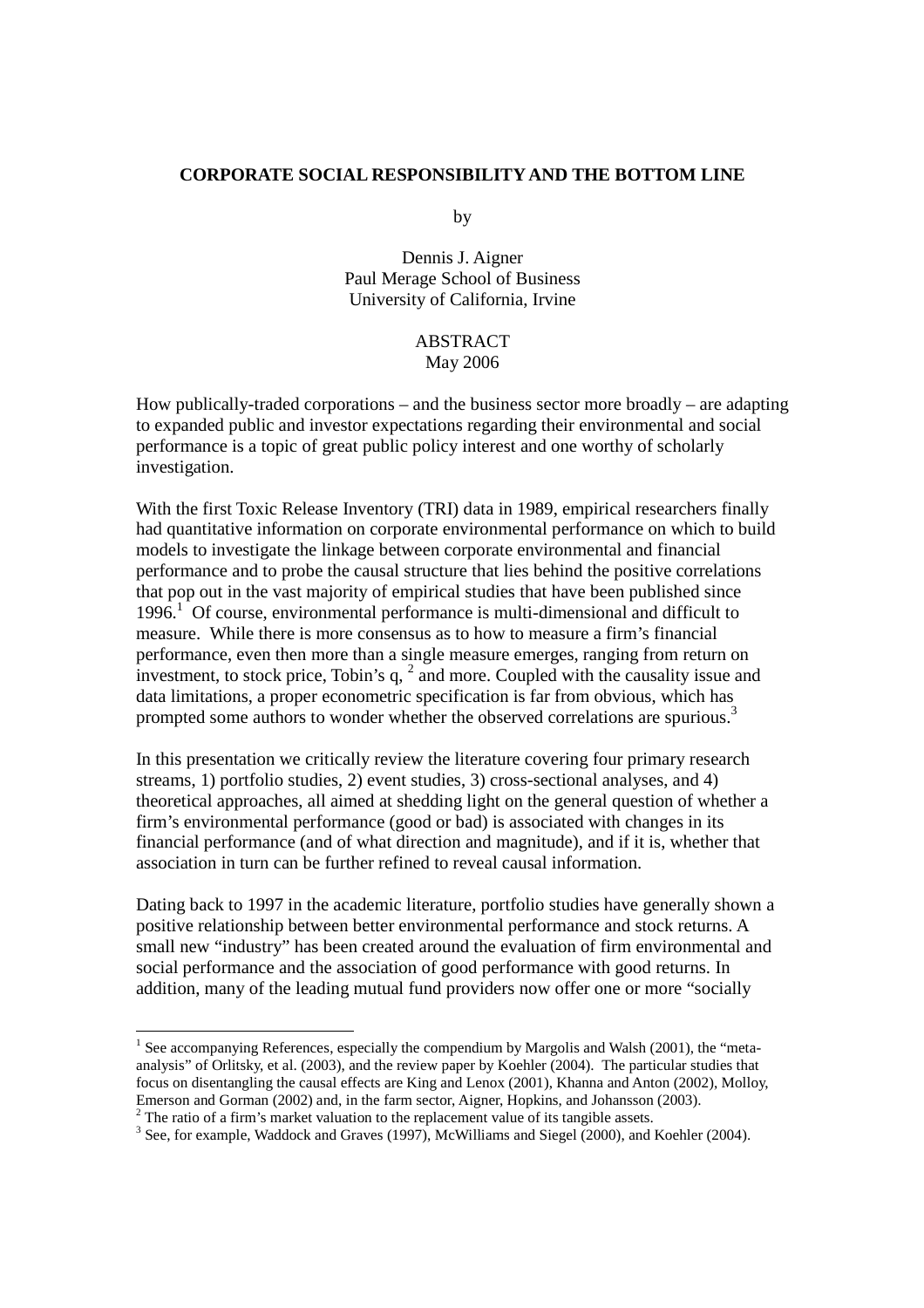responsible" (SRI) funds and these funds have grown tremendously in number and in assets under management over the course of the last decade in the US, Canada and Europe. Recent studies have shown that the most prominent of the SRI funds have performed at least as well as the S&P 500 on a risk-adjusted basis.<sup>4</sup> Even Dow-Jones and FTSE have gotten into the business with the establishment of their DJSustainability and FTSE4Good stock indexes.

Long popular in the academic finance literature, event studies are often a useful approach to analyze the impacts on stock price of announcements or news. Dating back to a 1995 paper that looked at the impact of the Exxon Valdez accident in Alaska on Exxon's stock price, $5$  event studies in the environmental arena have demonstrated the power of information disclosure regulations and "transparency", especially in conjunction with TRI emissions data and environmental bad news.<sup>6</sup> The most recent studies transform the raw emissions data to make it reflect public health risk prior to analysis,<sup>7</sup> a definite improvement, but even in raw form it is clear that firm behavior is changed as a result of the negative impact on stock returns associated with TRI disclosures.

Cross-sectional analysis over firms and/or across industries is perhaps the most popular approach to ferreting out the empirical relationship between corporate environmental and financial performance, and dates back to 1996 with the first analysis of the impact on ROE of reductions in emissions within the early years of TRI. $8$  Subsequent work, refining the econometric approach and the measure of financial performance has reinforced the result, namely that there is a positive relationship between TRI *reductions* and financial performance, especially for firms with high initial emissions.<sup>9</sup> The most recent work again focuses on translating the TRI emissions data to reflect public health risk which, among other things, results in the identification of those industries whose emissions are the most lethal.<sup>10</sup> It is worth noting, however, that all of these studies suffer from the fact that the TRI data are the only quantitative information available on environmental performance and that "environmental performance" is inherently multi-faceted and probably best thought of as a latent variable that requires special econometric attention.

Finally, to date the academic finance profession has taken little interest in environmental issues, probably because of the long-standing view that the role of the firm is profit maximization narrowly defined. Likewise, institutional investors and mutual fund managers have historically interpreted their fiduciary duties in a similarly narrow way, so there has been no pressure from outside to change that view. This situation may be about to change, however, with the recent publication of a study commissioned by the UN Environment Programme's Finance Initiative (UNEP FI) by a respected international law firm that concludes that not only is there no legal constraint to the integration of

-

<sup>&</sup>lt;sup>4</sup>For example, see the recent paper by Statman (2005).

 $<sup>5</sup>$  White (1995).</sup>

 $<sup>6</sup>$  Blacconiere and Patten (1994), Hamilton (1995), Jones, et al. (1994), and Khanna, et al. (1998).</sup>

 $^7$  E.g., Joshi, et al. (2005).

<sup>&</sup>lt;sup>8</sup> Hart and Ahuja (1996).

 $9$  King and Lexox (2001).

<sup>&</sup>lt;sup>10</sup> Koehler and Stone (2006). For the U.S., aluminum and cement are by far the most dangerous industries from the viewpoint of public health risk.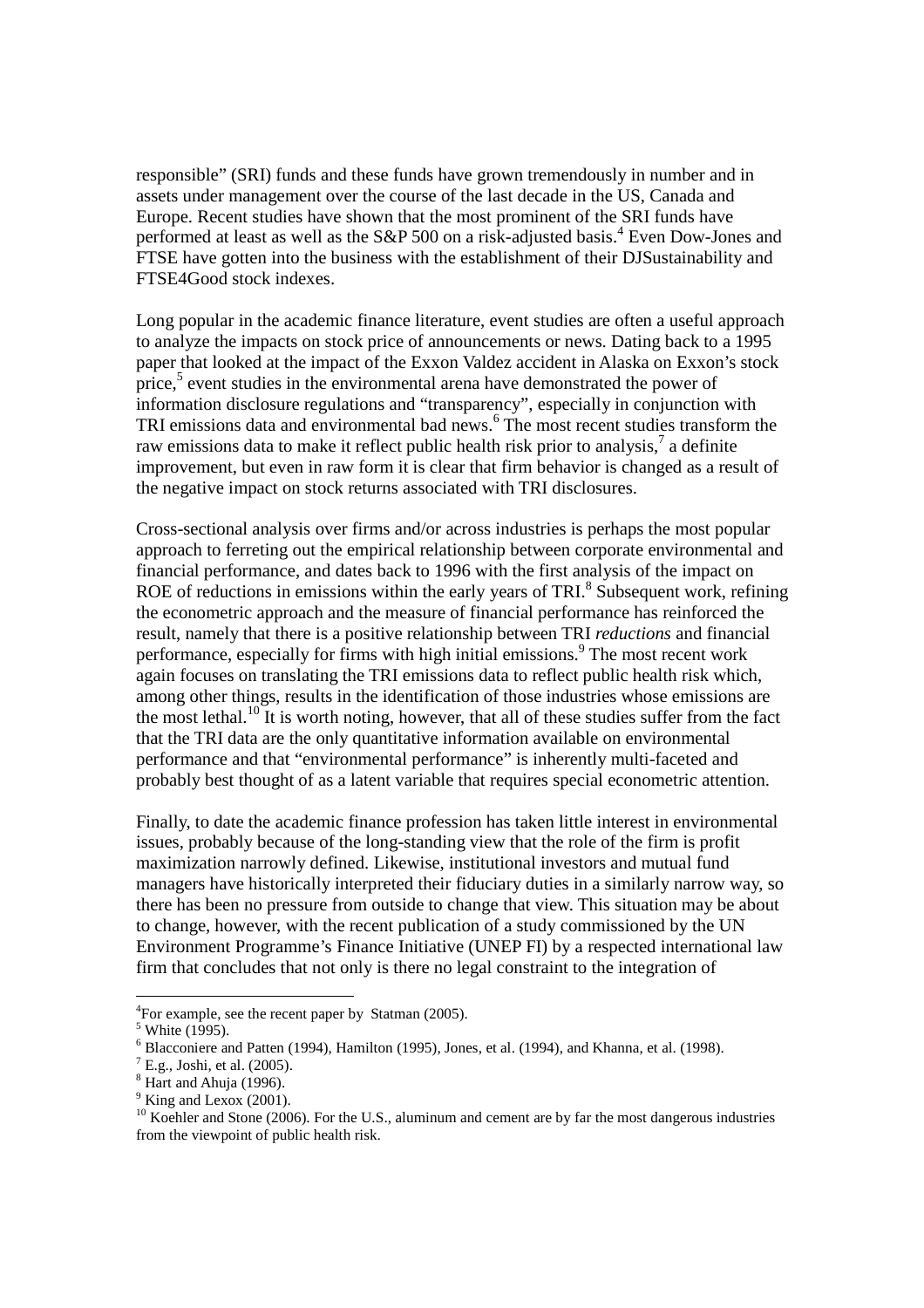environmental, social, and governance considerations into the decision-making process of a fiduciary, failure to do so may itself amount to a breach of fiduciary duty.<sup>11</sup> One theoretical finance paper that follows along these lines shows that when so-called green and exclusionary investing is a significant factor (with holdings of >20% of a firm's stock), it will lead to a change in the firm's behavior toward improved environmental performance.<sup>12</sup> Since in the U.S., SRI funds now comprise upwards of 15% of all mutual fund assets and are growing rapidly, and with UNEP FI pushing its new "Principles of Responsible Investing" on the world's largest public pension funds, that "tipping point" may be upon us.

Among the largest U.S. and multinational firms, there seems to be considerable momentum behind the notion that improved environmental and social performance is good for business. Dubbed "Corporate Social Responsibility" (CSR) and defined as going beyond what is required by statutes or regulations in the areas of environment, worker health and safety, and community investment,  $\frac{13}{13}$  more and more literature is appearing that documents the case for CSR and other things that fall under the rubric of "the business case for sustainability".<sup>14</sup> New business organizations are popping up around sustainability themes and sets of principles, some of the most visible being the World Business Council for Sustainable Development (WBCSD), the Global Environmental Management Initiative (GEMI), the Coalition for Environmentally Responsible Economies (CERES), and the Global Reporting Initiative (GRI), which aims to establish a common accounting framework for reporting the environmental and social performance of firms. In the past several years individual firms have also adopted leadership positions on many significant environmental issues of the day, the most visible being greenhouse gas emissions reductions, which is important because it is at odds with the official position of the Bush administration.<sup>15</sup>

There are critics of the CSR "movement", of course. Primarily they rely on predictable lines of argument derived from the initial premise that the *only* job of business is profit maximization and that considerations of CSR are generally at odds with that premise.<sup>16</sup> A variant is that in pursuing CSR firms are taking on the responsibilities of government, something that is definitely not in the corporate charter. While there is merit to this argument, its main flaw lies in its inability to embrace aspects of business like long-term reputational effects and reduced future operating risk. In the presentation we will explore these arguments in some detail. Whatever the intellectual basis may be for CSR, one cannot deny the growing number of firms pursuing its tenets and the attention being paid to environmental and social aspects of firm performance by investors and the purveyors

-

 $11$  See Watchman (2005).

 $12$  Heinkel, et al. (2002).

 $13$  See Portney (2005).

<sup>&</sup>lt;sup>14</sup> For example, Holliday, et al. (2002) and Andersen and Zaelke (2003).

<sup>&</sup>lt;sup>15</sup> The Worldwatch Institute's *State of the World 2002* has a list as of a few years ago. The list is much longer today.

<sup>16</sup> See the books by Henderson (2001, 2004) and the survey article by Crook (2005) in *The Economist* magazine. A much more balanced treatment of the subject is contained in the book by Vogel (2005).